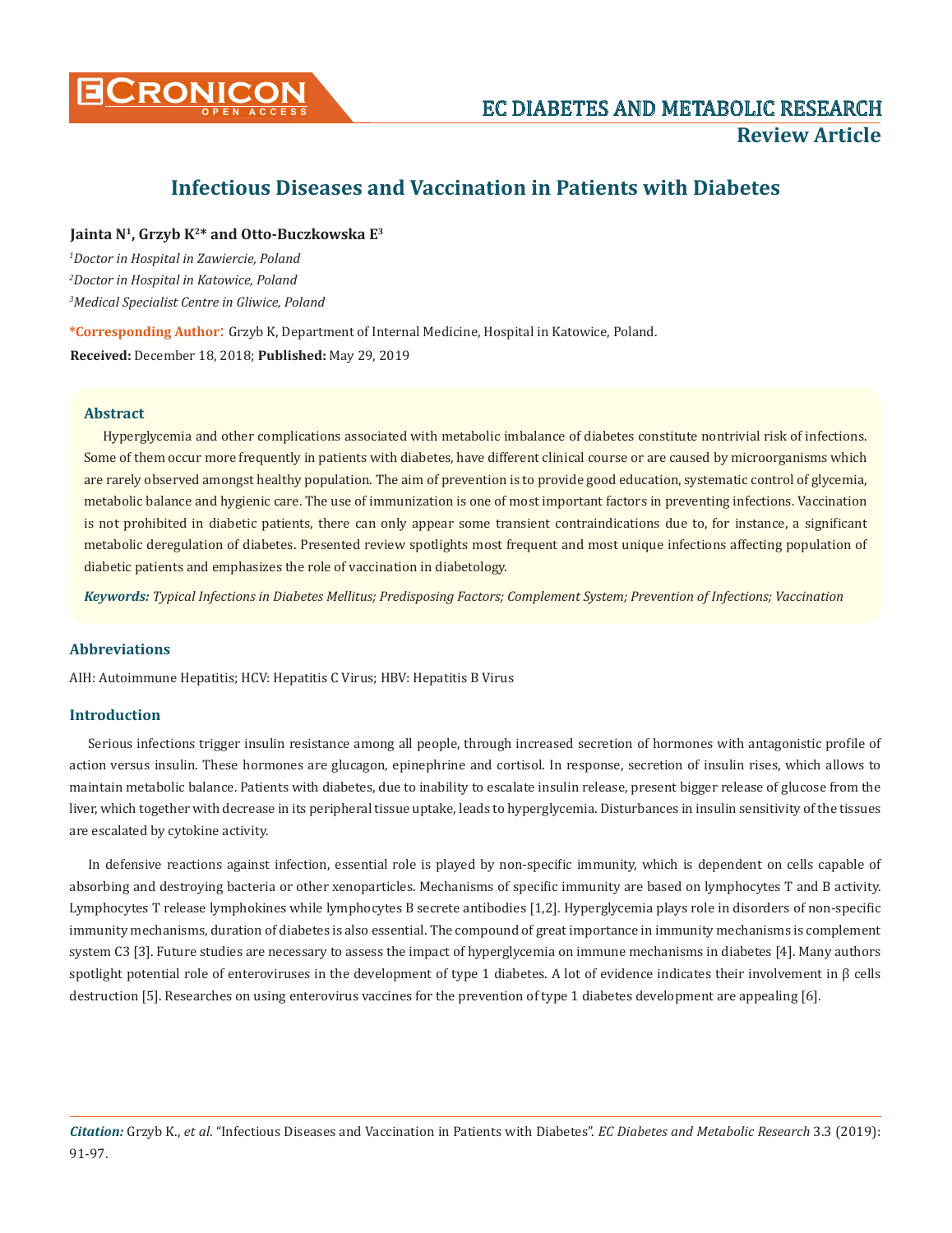## **Infections commonly associated with diabetes- factors predisposing to infection**

Some disorders which usually occur rarely- affect patients with diabetes more often than those without such metabolic condition. The risk of infection onset is most pronounced whilst metabolic imbalance, hyperglycemia and ketoacidosis.

Among risk factors there should be mentioned:

- Long duration of illness;
- Chronic complications of diabetes- insufficient blood supply, microangiopathy, pain and sensory disturbances due to diabetic neuropathy- all these become the cause of necrotic lesions, which secondarily get infected;
- Ketoacidosis- it was indicated that whilst ketoacidosis- polymorphonuclear leukocytes functioning, chemotaxis, phagocytosis and intracellular destruction of microorganisms are impaired;
- Immunity disorder- hyperglycemia is the cause of non-specific immunity disturbances in both cellular and humoral aspects.

## **Infections commonly associated with diabetes**

#### **Mucormycosis (zygomycosis)**

Infection caused by zygomycetes is a very aggressive fungal disease. It is mainly reported in patients with decompensated diabetes in the state of ketoacidosis. The most common manifestations are pulmonary and invasive rhinocerebral infections [7,8].

### **Mucormycosis rhinocerebralis**

The condition is usually dramatic. Such infection usually develops in the paranasal sinuses, where it spreads to the orbits and then to the brain. Its complication may be cavernous sinus thrombosis or internal carotid thrombosis**.** This syndrome is characterized by high mortality, although cases, in which intensive treatment allows saving the patient's life, are described [7].

#### **Pathological lesions in oral cavity**

In diabetes, inflammations of periodontium occur relatively often, also the rate of dental caries is higher. Such conditions are favoured by microangiopathy complications [9-11].

#### **Skin and subcutaneous tissue**

Patients with diabetes experience skin infections more often than others. Hyperglycemia significantly increases the risk of soft tissue infection and it is usually caused by *Streptococcus* group A and B [12-14].

#### **Diabetic foot**

Occurrence of ulcerations on the surface of toes is favored by undertreated athlete's foot or injury. Essential role is played by peripheral neuropathy and vascular lesions with micro and macroangiopathy characteristic. The discussed condition usually affects the elderly, but it may also occur amongst younger patients suffering from type 1 diabetes, mainly if chronically imbalanced [15,16].

#### *Helicobacter pylori* **infection**

One cause of symptoms from gastrointestinal tract is undoubtedly *Helicobacter pylori* infection. This state plays crucial role in pathogenesis of upper gastrological tract disorders. It is claimed that patients with diabetes, mainly if type 1, are especially prone to such infection. It is also relatively often recognized among the youth [17-21]. Some interesting researches show that *H. pylori* infection in patients with autoimmunological diabetes may be connected with simultaneous thyroid disorder on autoimmunological basis [22].

*Citation:* Grzyb K., *et al*. "Infectious Diseases and Vaccination in Patients with Diabetes". *EC Diabetes and Metabolic Research* 3.3 (2019): 91-97.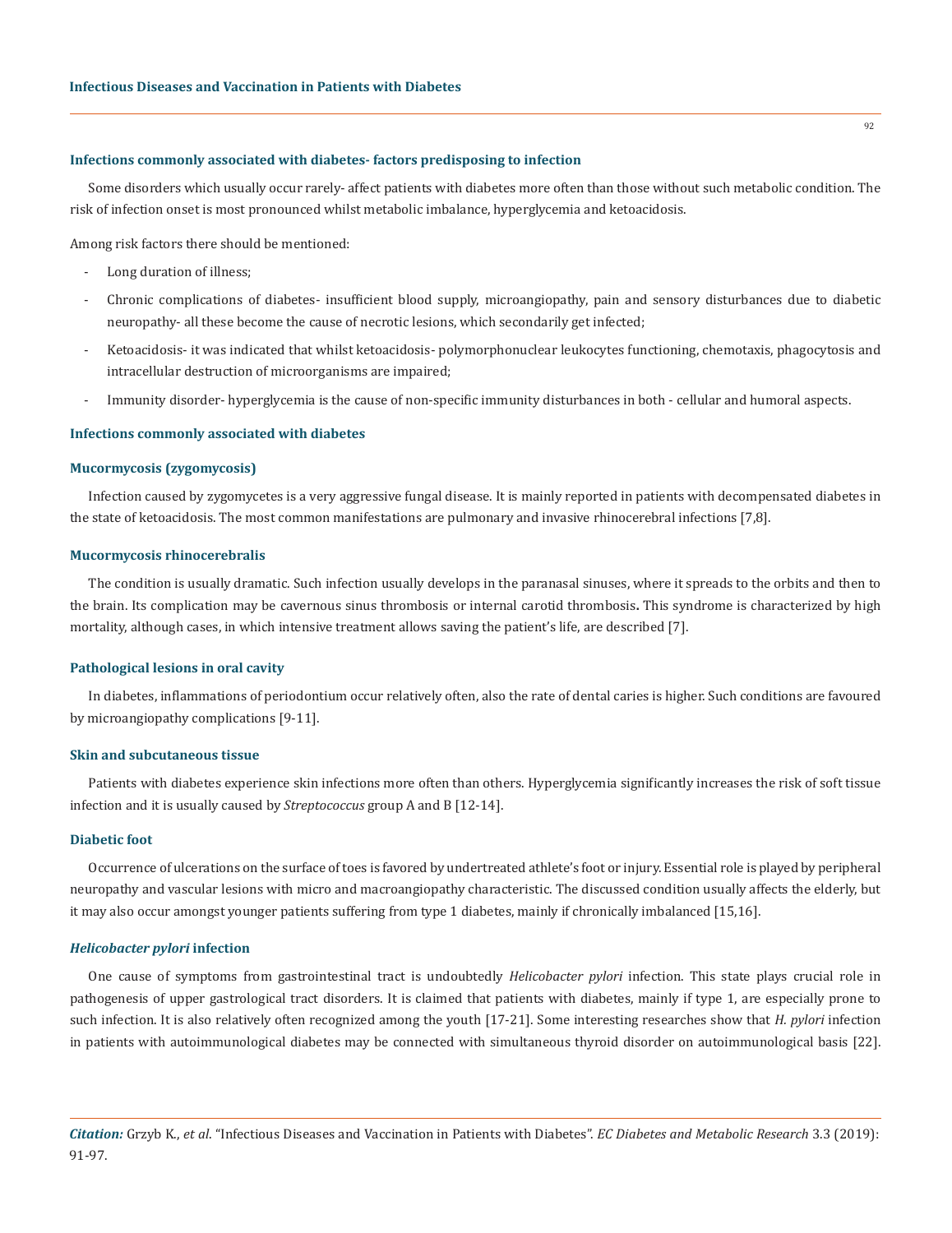Research is being carried out on the impact of *H. pylori* infection on the increase in insulin resistance and the development of clinically overt diabetes in patients with pre-diabetes [23,24]. Some other authors also confirm connection between *H. pylori* infection and development of type 2 diabetes and deterioration of metabolic control [25,26].

## **Liver and bile duct infection**

Liver dysfunction may have autoimmunological or inflammatory basis. Due to Japanese authors researches, autoimmune hepatitis (AIH) is a progressive liver disease conditioned by environmental and genetic factors [27]. AIH occurs mainly among young patients with diabetes type 1 [28]. In this group of patients there may also occur inflammatory diseases of liver associated with viral infectionshepatitis virus infection with virus C or B (HCV, HBV) [29-31]. An increased incidence of viral hepatitis is also seen in type 2 diabetes [32-34]. Cholecystitis in patients with diabetes often has a very severe course. In patients with diabetes, more often than in the general population, there occurs severe fulminating infection, especially with gas-forming organisms [35].

## **Pancreatitis**

Among diabetic patients, there is increased risk of acute pancreatitis, which can be particularly severe in type 1 diabetes [36].

#### **Urinary infections**

Patients with diabetes suffer from increased risk of infections, mainly in urinary tract. Elevated sensitivity to infections is result of either diabetes itself or its complications. In this increased vulnerability, essential role is played by impaired function of immunological system and also by deficient glycaemic control, dysfunction of urinary bladder voiding due to neuropathy and by diabetes nephropathy. Urinary tract infections may develop from asymptomatic bacteriuria, through pyelonephritis to urosepsis. Diabetic patients are prone to experience emphysematous pyelonephritis, urinary bladder inflammation, renal papillary necrosis or corticomedullary abscesses. Bacterial aetiology of these infections might be really diverse. Fungal infections are relatively common. Incidence of urinary tract infections is promoted by disabled non-specific immunity. Efficient immunological response may be impaired as a result of microangiopathy [37,38].

#### **Genital infections**

Most often genital infections in patients with diabetes are fungal infections, that occur mainly in periods of diabetes decompensation. This applies to both type 1 and type 2 diabetes. They are often one of the first symptoms found at the time of diabetes diagnosis [39-41].

## **The most frequently infecting microorganisms in diabetic patients**

In infections of diabetic patients, the spectrum of fungal and yeast bacteria, like in diabetic individuals, may be very diverse. However, there are infectious agents that are particularly common in patients with diabetes. Most frequently isolated bacteria from upper and lower respiratory tract are *S. pneumoniae, H. influenzae* type b, *Moraxella catarrhalis*, less often *S. aureus, S. pyogenes* and Gram-negative rods from the Enterobacteriaceae family - *E. coli, Klebsiella pneumoniae* [42].

Type 1 diabetes is often associated with viral infections, including rubella, mumps, Epstein-Barr and cytomegalovirus. Viral infections often precede the clinical manifestation of type 1 diabetes. The relationship between enterovirus infections and the diabetogenic process remain unclear. Diabetic influenza virus infection may be particularly dangerous in diabetic patients. Complications of influenza, among others bacterial infections, e.g. pneumonia caused by *S. aureus* or *S. pneumoniae*, can lead to death.

There are more and more reports about the inclination of people with diabetes to become infected by herpes zoster virus and varicella zoster virus [43].

This is especially true for patients with type 2 diabetes [44,45].

*Citation:* Grzyb K., *et al*. "Infectious Diseases and Vaccination in Patients with Diabetes". *EC Diabetes and Metabolic Research* 3.3 (2019): 91-97.

93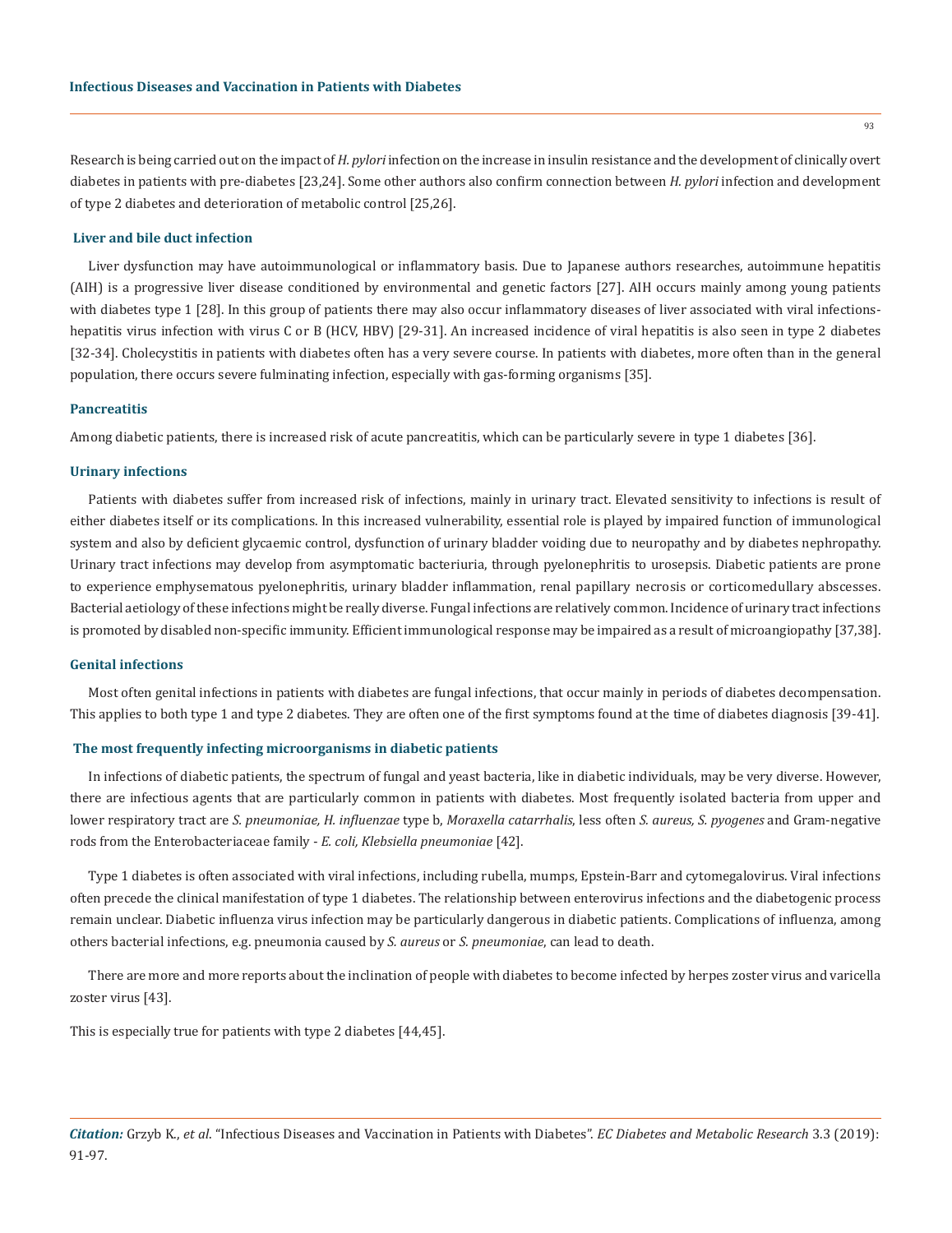### **Vaccinations in diabetic patients**

Since diabetes predisposes patients to bacterial and viral infections, and those aggravate the course of the disease, prophylaxis is necessary, including protective vaccinations. Recommendations for carrying out vaccinations are specified by scientific societies [46,47].

## **Most important recommendations**

- Every child with diabetes should undergo all currently recommended vaccinations.
- Annual influenza vaccination is recommended in children > 6 months of age and adults.
- Vaccination against HBV is recommended in all patients with diabetes [48,49].

Suggestions about the relationship between vaccinations and the increase of occurrence of type 1 diabetes have not been confirmed [50]. Each vaccination should be preceded by a physical examination. The vaccination schedule includes mandatory vaccinations, ones people at particular risk of infection and recommended vaccinations. The basic vaccinations recommended for diabetics include influenza, pneumococcal, tetanus and hepatitis B vaccines. Other vaccines are given only after an individual benefit and risk assessment for a diabetic patient [51,52]. Recently, particularly high attention has been paid to vaccination against influenza in diabetic patients. In many clinical centers, studies determine the importance of these vaccinations in various groups of patients with diabetes. However, it is generally believed that these vaccinations are beneficial for all patients with diabetes. Finally, vaccinations are the most effective method of preventing infectious diseases and should be an integral part of the management of risk groups, including those with diabetes [53-57].

# **Conclusions**

At present, it should not raise any doubt that the introduction of preventive vaccination was one of the major achievements of medicine. Thanks to the vaccination, a number of diseases have been largely eliminated. Diabetic patients are particularly susceptible to infections, therefore regular vaccination is very important in this population. There is no evidence that diabetes is a contraindication to vaccination. [\(http://www.cdc.gov/vaccines/recs/\)](http://www.cdc.gov/vaccines/recs/) [58].

# **Bibliography**

- 1. Casqueiro J., *et al*[. "Infections in patients with diabetes mellitus: A review of pathogenesis".](https://www.ncbi.nlm.nih.gov/pubmed/22701840) *Indian Journal of Endocrinology and Metabolism* [16.1 \(2012\): 27-36.](https://www.ncbi.nlm.nih.gov/pubmed/22701840)
- 2. Lu K., *et al*[. "Recent Advances in the Development of Vaccines for Diabetes, Hypertension, and Atherosclerosis".](https://www.hindawi.com/journals/jdr/2018/1638462/) *Journal of Diabetes [Research](https://www.hindawi.com/journals/jdr/2018/1638462/)* 24 (2018).
- 3. Daoud AK., *et al*[. "Effects of diabetes mellitus vs. in vitro hyperglycemia on select immune cell functions".](https://www.ncbi.nlm.nih.gov/pubmed/19519161) *Journal of Immunotoxicology* [6.1 \(2009\): 36-41.](https://www.ncbi.nlm.nih.gov/pubmed/19519161)
- 4. [Rodriguez-Calvo T. "Enterovirus infection and type 1 diabetes: unraveling the crime scene". Clinical and Experimental Immunology](https://www.ncbi.nlm.nih.gov/pubmed/30307605)  [195.1 \(2019\): 15-24.](https://www.ncbi.nlm.nih.gov/pubmed/30307605)
- 5. [Kondrashova A and Hyöty H. "Role of viruses and other microbes in the pathogenesis of type 1 diabetes".](https://www.ncbi.nlm.nih.gov/pubmed/24611784) *International Reviews of Immunology* [33.4 \(2014\): 284-95.](https://www.ncbi.nlm.nih.gov/pubmed/24611784)
- 6. Lakatos B., *et al*[. "Case of a diabetic man cured of rhinocerebral zygomycosis".](https://www.ncbi.nlm.nih.gov/pubmed/20840916) *Orvosi Hetilap* 151.39 (2010): 1591-1596.
- 7. [Lanternier F and Lortholary O. "Zygomycosis and diabetes mellitus".](https://www.sciencedirect.com/science/article/pii/S1198743X14607230) *Clinical Microbiology and Infection* 15.5 (2009): 21-25.
- 8. [Chwalba A and Otto-Buczkowska E. "Oral lesions in diabetic patients role of dental professionals in diagnostics and therapy"](https://www.termedia.pl/Oral-lesions-in-diabetic-patients-role-of-dental-professionals-in-diagnostics-and-therapy,137,34742,0,1.html) *Journal of Stomatology* [68.2 \(2015\): 206-217.](https://www.termedia.pl/Oral-lesions-in-diabetic-patients-role-of-dental-professionals-in-diagnostics-and-therapy,137,34742,0,1.html)

*Citation:* Grzyb K., *et al*. "Infectious Diseases and Vaccination in Patients with Diabetes". *EC Diabetes and Metabolic Research* 3.3 (2019): 91-97.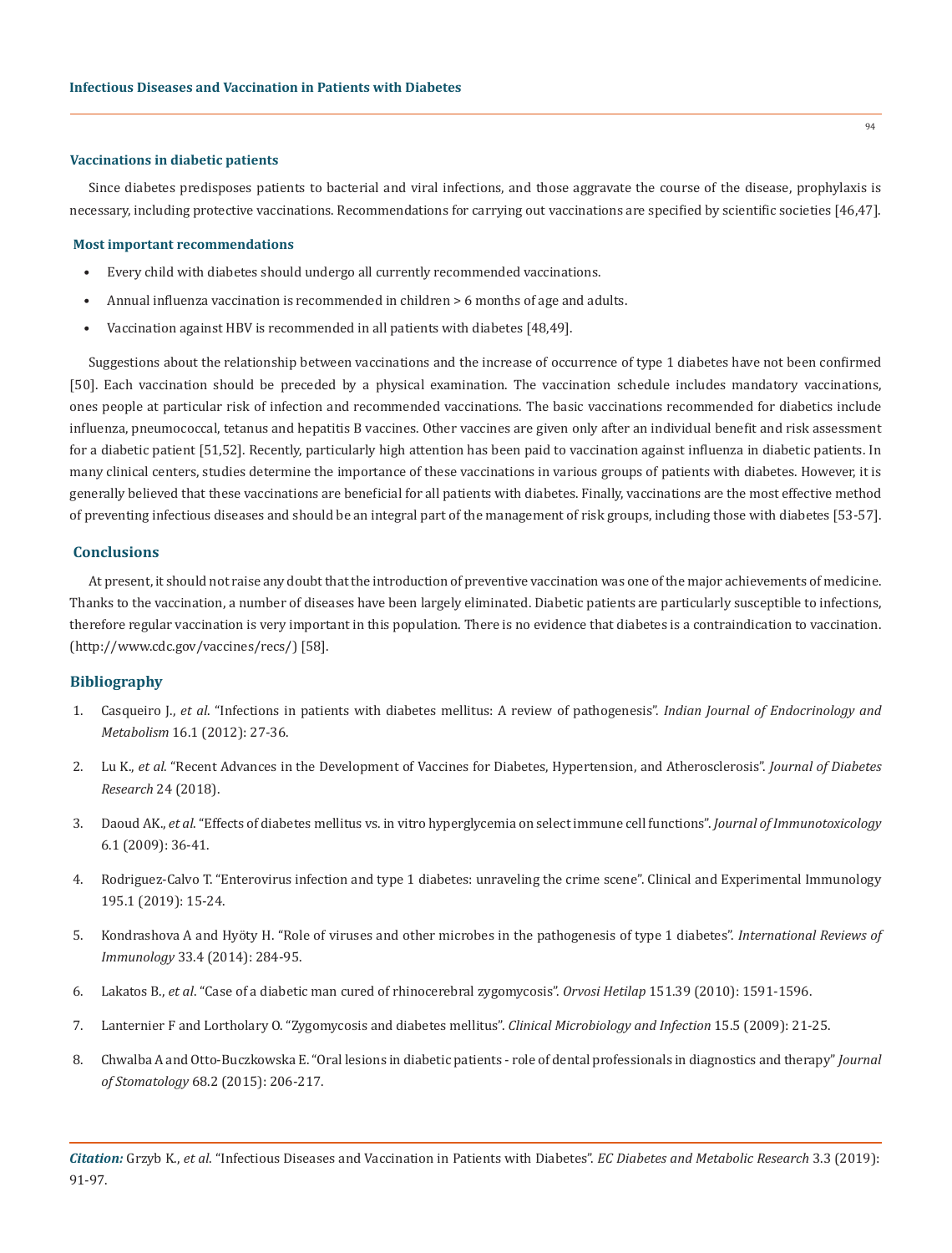- 9. El-Tekeya M., *et al*[. "Caries risk indicators in children with type 1 diabetes mellitus in relation to metabolic control".](https://www.ncbi.nlm.nih.gov/pubmed/23265173) *Pediatric Dentistry*  [34.7 \(2012\): 510-516.](https://www.ncbi.nlm.nih.gov/pubmed/23265173)
- 10. Longo PL., *et al*[. "Glycaemic status affects the subgingival microbiome of diabetic patients".](https://www.ncbi.nlm.nih.gov/pubmed/29742293) *Journal of Clinical Periodontology* 45.8 [\(2018\): 932-940.](https://www.ncbi.nlm.nih.gov/pubmed/29742293)
- 11. Alexandre M., *et al*[. "Group A Streptococcal Bacteremia following Streptococcal Pharyngitis in an Older Patient with Diabetes: A Case](https://www.ncbi.nlm.nih.gov/pubmed/28656020)  Report". *[Yale Journal of Biology and Medicine](https://www.ncbi.nlm.nih.gov/pubmed/28656020)* 90.2 (2017): 337-340.
- 12. Ogura K., *et al*[. "Pathogenicity Induced by Invasive Infection of Streptococcus dysgalactiae subsp. equisimilis in a Mouse Model of](https://www.ncbi.nlm.nih.gov/pubmed/30298057)  Diabetes". *[Frontiers in Microbiology](https://www.ncbi.nlm.nih.gov/pubmed/30298057)* 9 (2018): 2128.
- 13. [Okamoto S and Nagase S. "Pathogenic mechanisms of invasive group A Streptococcus infections by influenza virus-group A](https://www.ncbi.nlm.nih.gov/pubmed/29377225)  Streptococcus superinfection". *[Microbiology and Immunology](https://www.ncbi.nlm.nih.gov/pubmed/29377225)* 62.3 (2018): 141-149.
- 14. Omura Y., *et al*[. "Mediastinal, subcutaneous and multiple muscular abscesses caused by group B streptococcus serotype VIII in a type](https://www.ncbi.nlm.nih.gov/pubmed/29373267)  2 diabetes mellitus patient". *[Journal of Infection and Chemotherapy](https://www.ncbi.nlm.nih.gov/pubmed/29373267)* 24.5 (2018): 401-403.
- 15. Varaiya AY., *et al*[. "Extended-spectrum beta-lactamase-producing Escherichia coli and Klebsiella pneumoniae in diabetic foot](https://www.ncbi.nlm.nih.gov/pubmed/18723960)  infections". *[Indian Journal of Pathology and Microbiology](https://www.ncbi.nlm.nih.gov/pubmed/18723960)* 51.3 (2008): 370-372.
- 16. Yasin M., *et al*[., "Baseline characteristics of infected foot ulcers in patients with diabetes at a tertiary care hospital in Pakistan".](https://www.ncbi.nlm.nih.gov/pubmed/30307815) *Journal of Wound Care* [27.10 \(2018\): 26-32.](https://www.ncbi.nlm.nih.gov/pubmed/30307815)
- 17. Bazmamoun H., *et al*[. "Helicobacter Pylori Infection in Children with Type 1 Diabetes Mellitus: A Case-Control Study".](https://www.ncbi.nlm.nih.gov/pubmed/27497772) *Journal of [Research in Health Sciences](https://www.ncbi.nlm.nih.gov/pubmed/27497772)* 16.2 (2016): 68-71.
- 18. Chobot A., *et al*[. "ATP4A autoimmunity and Helicobacter pylori infection in children with type 1 diabetes".](https://www.ncbi.nlm.nih.gov/pubmed/24773566) *Clinical and Experimental Immunology* [177.3 \(2014\): 598-602.](https://www.ncbi.nlm.nih.gov/pubmed/24773566)
- 19. Chobot A., *et al*[. "Helicobacter pylori infection in type 1 diabetes children and adolescents using 13C urea breath test".](https://www.ncbi.nlm.nih.gov/pubmed/25033664) *Polish Journal [of Microbiology](https://www.ncbi.nlm.nih.gov/pubmed/25033664)* 63.1 (2014): 63-67.
- 20. Dai YN., *et al*[. "Is Helicobacter pylori infection associated with glycemic control in diabetics?".](https://www.ncbi.nlm.nih.gov/pubmed/25954115) *World Journal of Gastroenterology* 21.17 [\(2015\): 5407-5416.](https://www.ncbi.nlm.nih.gov/pubmed/25954115)
- 21. Horikawa C., *et al*[. "Association of Helicobacter pylori infection with glycemic control in patients with diabetes: a meta-analysis".](https://www.ncbi.nlm.nih.gov/pubmed/24901007)  *[Journal of Diabetes Research](https://www.ncbi.nlm.nih.gov/pubmed/24901007)* (2014).
- 22. Delitala AP., *et al*[. "Helicobacter pylori CagA antibodies and thyroid function in latent autoimmune diabetes in adults".](https://www.ncbi.nlm.nih.gov/pubmed/27775795) *European [Review for Medical and Pharmacological Sciences](https://www.ncbi.nlm.nih.gov/pubmed/27775795)* 20.19 (2016): 4041-4047.
- 23. Draz U., *et al*[. "Presence of pre-diabetes in Helicobacter pylori positive versus Helicobacter pylori negative patients having dyspepsia".](https://www.ncbi.nlm.nih.gov/pubmed/30323363)  *[Journal of the Pakistan Medical Association](https://www.ncbi.nlm.nih.gov/pubmed/30323363)* 68.6 (2018): 939-941.
- 24. Kachuei A., *et al*[. "Effect of Helicobacter pylori eradication on insulin resistance among prediabetic patients: A pilot study and single](https://www.ncbi.nlm.nih.gov/pubmed/27904554)blind randomized controlled clinical trial". *[Journal of Research in Medical Sciences](https://www.ncbi.nlm.nih.gov/pubmed/27904554)* 21 (2016): 8.

95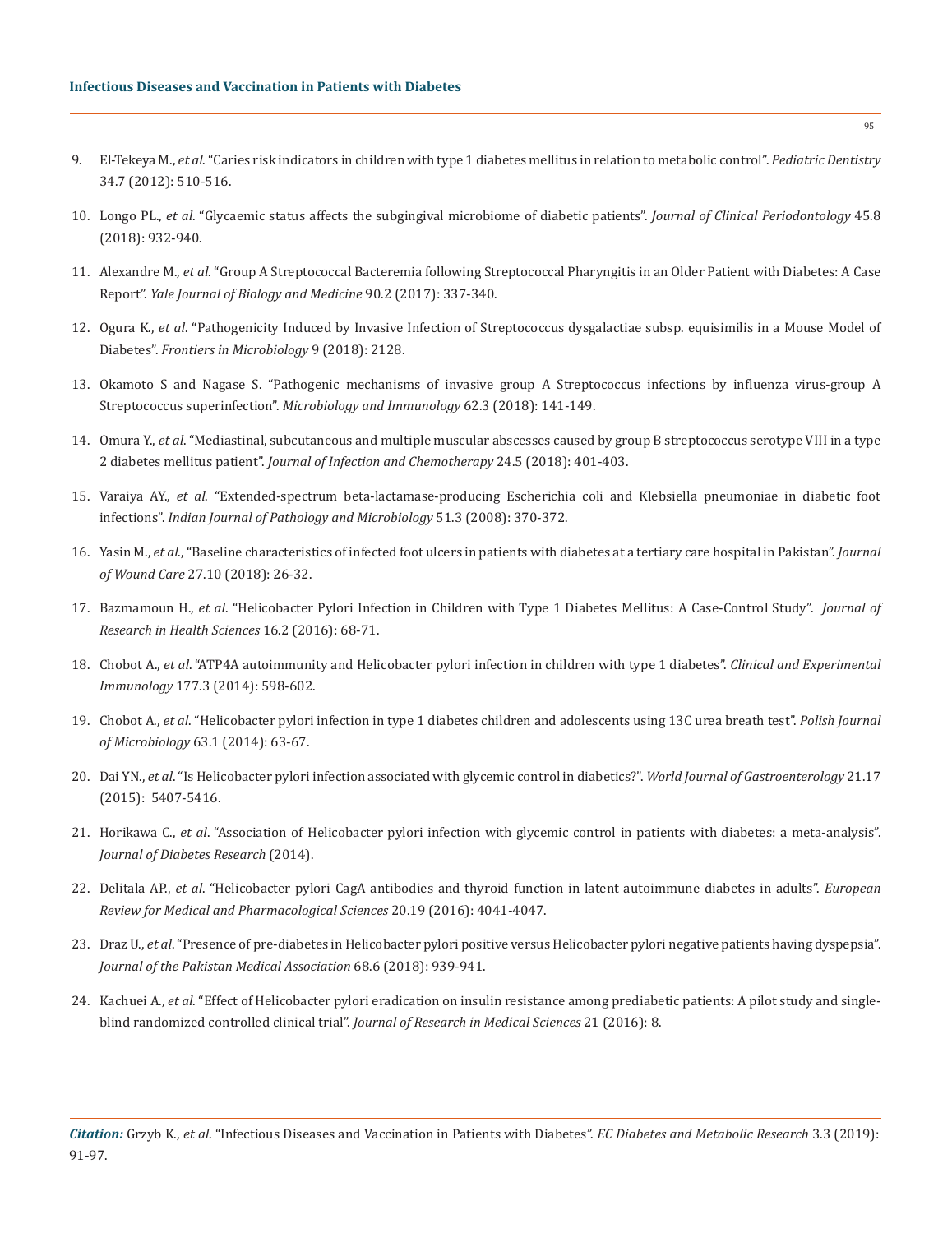- 25. Hsieh MC., *et al*[. "Helicobacter pylori infection associated with high HbA1c and type 2 diabetes:".](https://www.ncbi.nlm.nih.gov/pubmed/23879740) *European Journal of Clinical Investigation* [43.9 \(2013\): 949-956.](https://www.ncbi.nlm.nih.gov/pubmed/23879740)
- 26. Som S., *et al*[. "Non-invasive diagnosis of type 2 diabetes in Helicobacter pylori infected patients using isotope-specific infrared](https://www.tandfonline.com/doi/abs/10.1080/10256016.2018.1467414)  absorption measurements". *[Isotopes in Environmental and Health Studies](https://www.tandfonline.com/doi/abs/10.1080/10256016.2018.1467414)* 54.4 (2018): 435-445.
- 27. Oka S., *et al*[. "HLA-DRB1 and DQB1 alleles in Japanese type 1 autoimmune hepatitis: The predisposing role of the DR4/DR8](https://www.ncbi.nlm.nih.gov/pubmed/29088299)  [heterozygous genotype".](https://www.ncbi.nlm.nih.gov/pubmed/29088299) *PLoS One* 12.10 (2017).
- 28. Takai S., *et al*[. "Acute-onset Autoimmune Hepatitis in a Young Woman with Type 1 Diabetes Mellitus".](https://www.ncbi.nlm.nih.gov/pmc/articles/PMC6028672/) *Internal Medicine Journal* 57.11 [\(2018\): 1591-1596.](https://www.ncbi.nlm.nih.gov/pmc/articles/PMC6028672/)
- 29. Gisi K., *et al*[. "Hepatitis B and C seroprevalence in patients with diabetes mellitus and its relationship with microvascular complications".](https://www.ncbi.nlm.nih.gov/pmc/articles/PMC5497127/)  *[Przegla̜d Gastroenterologiczny](https://www.ncbi.nlm.nih.gov/pmc/articles/PMC5497127/)* 12.2 (2017): 105-110.
- 30. Onal Z., *et al*[. "Seroprotection status of hepatitis B and measles vaccines in children with type 1 diabetes mellitus".](https://www.ncbi.nlm.nih.gov/pubmed/27658137) *Journal of Pediatric [Endocrinology and Metabolism](https://www.ncbi.nlm.nih.gov/pubmed/27658137)* 29.9 (2016): 1013-1017.
- 31. Zornitzki T., *et al*[. "Interferon therapy in hepatitis C leading to chronic type 1 diabetes".](https://www.ncbi.nlm.nih.gov/pmc/articles/PMC4284340/) *World Journal of Gastroenterology* 21.1 (2015): [233-239.](https://www.ncbi.nlm.nih.gov/pmc/articles/PMC4284340/)
- 32. Ephraim R., *et al*[. "Seroprevalence of Hepatitis B and C Viral Infections among Type 2 Diabetics: A Cross-sectional Study in the Cape](https://www.ncbi.nlm.nih.gov/pubmed/25328781)  Coast Metropolis". *[Annals of Medical and Health Science Research](https://www.ncbi.nlm.nih.gov/pubmed/25328781)* 4.5 (2014): 719-722.
- 33. Saad Y., *et al*[. "Data mining of routine laboratory tests can predict liver disease progression in Egyptian diabetic patients with hepatitis](https://www.ncbi.nlm.nih.gov/pubmed/29099423)  C virus (G4) infection: a cohort study of 71 806 patients". *[European Journal of Gastroenterology and Hepatology](https://www.ncbi.nlm.nih.gov/pubmed/29099423)* 30.2 (2018): 201-206.
- 34. Zhu H., *et al*[. "Serological and molecular analysis on the relationships between type 2 diabetes mellitus and hepatitis B virus infection".](https://www.ncbi.nlm.nih.gov/pubmed/27580329)  *[The Journal of Infection in Developing Countries](https://www.ncbi.nlm.nih.gov/pubmed/27580329)* 10.8 (2016): 837-844.
- 35. [Aune D and Vatten LJ. "Diabetes mellitus and the risk of gallbladder disease: A systematic review and meta-analysis of prospective](https://www.ncbi.nlm.nih.gov/pubmed/26684168)  studies". *[Journal of Diabetes and its Complications](https://www.ncbi.nlm.nih.gov/pubmed/26684168)* 30.2 (2016): 368-373.
- 36. Koziel D., *et al*[. "Course of acute pancreatitis in diabetic patients".](https://www.ncbi.nlm.nih.gov/pubmed/27026393) *Annali Italiani di Chirurgia* 87 (2016): 18-22.
- 37. Fünfstück R., *et al*[. "Urinary tract infection in patients with diabetes mellitus".](https://www.ncbi.nlm.nih.gov/pubmed/22185967) *Clinical Nephrology* 77.1 (2012): 40-48.
- 38. Papazafiropoulou A., *et al*[. "Urinary tract infection, uropathogens and antimicrobial resistance in diabetic and nondiabetic patients".](https://www.ncbi.nlm.nih.gov/pubmed/19481285)  *[Diabetes Research and Clinical Practice](https://www.ncbi.nlm.nih.gov/pubmed/19481285)* 85.1 (2009): 12-13.
- 39. Atabek ME., *et al*[. "Frequency of vagınal candida colonization and relationship between metabolic parameters in children with type](https://www.ncbi.nlm.nih.gov/pubmed/24012126)  1 diabetes mellitus". *[Journal of Pediatric and Adolescent Gynecology](https://www.ncbi.nlm.nih.gov/pubmed/24012126)* 26.5 (2013): 257-260.
- 40. Buchta V., *et al*[. "Is diabetes mellitus a risk factor in genital yeast infections?"](https://www.ncbi.nlm.nih.gov/pubmed/24372432) *Ceská Gynekologie* 78.6 (2013): 537-544.
- 41. Gunther LS., *et al*[. "Prevalence of Candida albicans and non-albicans isolates from vaginal secretions: comparative evaluation of](https://www.ncbi.nlm.nih.gov/pubmed/24714993)  [colonization, vaginal candidiasis and recurrent vaginal candidiasis in diabetic and non-diabetic women".](https://www.ncbi.nlm.nih.gov/pubmed/24714993) *Sao Paulo Medical Journal*  [132.2 \(2014\): 116-120.](https://www.ncbi.nlm.nih.gov/pubmed/24714993)